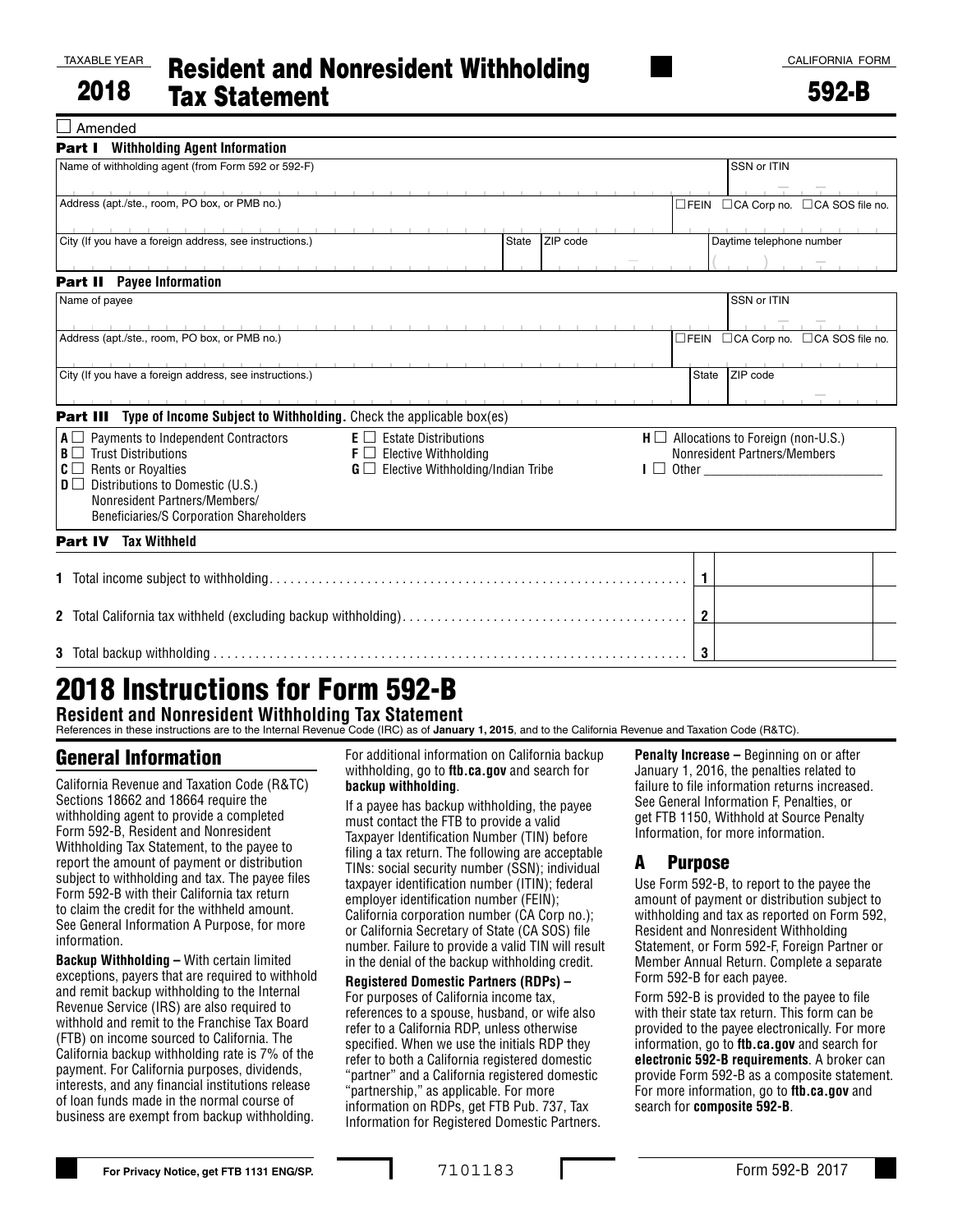**Do not** use Form 592-B to allocate or distribute withholding to each payee, use Form 592 or Form 592-F.

Pass-through entities withheld upon by another entity use:

- **•** Form 592 to pass through the withholding to domestic nonresident partners in a partnership, members of a limited liability company (LLC), estate or trust beneficiaries, and S corporation shareholders.
- Form 592-F to pass through the withholding to foreign (non U.S.) partners or members.

### B Helpful Hints

- Get taxpayer identification numbers (TINs) from all payees.
- Complete all applicable fields.
- Complete all forms timely to avoid penalties.

### C Who Must Complete

Form 592-B must be completed by the withholding agent, including any person or entity who:

- **•** Has withheld on payments to residents or nonresidents.
- Has withheld backup withholding on payments to residents or nonresidents.
- Was withheld upon and must pass through the withholding credit to their pass-through entity owners.

#### **Record Keeping**

The withholding agent retains the proof of withholding for a minimum of five years and must provide it to the FTB upon request.

### D When To Complete

Form 592-B must be completed and provided to each payee by:

- **•** January 31st following the close of the calendar year for residents or nonresidents.
- February 15th following the close of the calendar year for brokers as stated in Internal Revenue Code (IRC) Section 6045.

Form 592-B must be provided to each foreign (non-U.S.) partner or member by:

- **•** The 15th day of the 3rd month following the close of the partnership's or LLC's taxable year.
- The 15th day of the 6th month following the close of the partnership's or LLC's taxable year, if all the partners in the partnership or members in the LLC are foreign.

**10-Day Notification –** When making a payment of withholding tax to the IRS under IRC Section 1446, a partnership must notify all foreign partners of their allocable shares of any IRC Section 1446 tax paid to the IRS by the partnership. The partners use this information to adjust the amount of estimated tax that they must otherwise pay to the IRS. The notification to the foreign partners must be provided within 10 days of the installment due date, or, if paid later, the date the

installment payment is made. See Treas. Regs. Section 1.1446-3(d)(1)(i) for information that must be included in the notification and for exceptions to the notification requirement. For California withholding purposes, withholding agents should make a similar notification. No particular form is required for this notification, and it is commonly done on the statement accompanying the distribution or payment. However, the withholding agent may choose to report the tax withheld to the payee on a Form 592-B.

### E Amending Form 592-B

If an error is discovered and/or if a trust receives their FEIN after the withholding agent provides Form 592-B to the payee, then the withholding agent must follow the amending instructions for Form 592 or Form 592-F and follow the steps below:

- **•** Complete a new Form 592-B using the same taxable year form as originally provided to the payee.
- Check the Amended box at the top left corner of the form.
- Provide the amended copy of Form 592-B to the payee.

### F Penalties

The withholding agent must furnish complete and correct copies of Form(s) 592-B to the payee by the due date.

If the withholding agent fails to provide complete, correct, and timely Form(s) 592-B to the payee, the penalty per Form  $592 - B$  is:

- **•** \$100 for each payee statement not provided by the due date.
- \$250 or 10% of the amount required to be reported (whichever is greater), if the failure is due to intentional disregard of the requirement.

### Specific Instructions

### Instructions for Withholding Agent

**Year –** The year in the top left corner of Form 592-B represents the calendar year in which the withholding took place.

For foreign partners or foreign members, match the year in the top left corner of Form 592-B to the year that the partnership's or LLC's taxable year ended. For example, if the partnership's or LLC's taxable year ended December 31, 2017, use the 2017 Form 592-B.

**Private Mail Box (PMB) –** Include the PMB in the address field. Write "PMB" first, then the box number. Example: 111 Main Street PMB 123.

**Foreign Address –** Follow the country's practice for entering the city, county, province, state, country, and postal code, as applicable, in the appropriate boxes. **Do not** abbreviate the country name.

### Part I – Withholding Agent Information

Enter the withholding agent's name, TIN, address, and telephone number.

### Part II – Payee Information

Enter the payee's name, TIN, and address.

If the payee is a **grantor trust**, enter the grantor's individual name and SSN or ITIN. **Do not enter the name of the trust or trustee information.** (For tax purposes, grantor trusts are transparent. The individual grantor must report the income and claim the withholding on the individual's California tax return.)

#### If the payee is a **non-grantor trust**, enter the name of the trust and the trust's FEIN. **Do not enter trustee information.**

If the trust has applied for a FEIN, but it has not been received, enter "applied for" in the space for the trust's FEIN and attach a copy of the federal application to the **back** of Form 592-B. After the FEIN is received, amend Form 592-B to submit the assigned FEIN.

If the payees are married/RDP, enter only the name and SSN or ITIN of the primary spouse/RDP. However, if the payees intend to file separate California tax returns, the withholding agent should split the withholding and complete a separate Form 592-B for each spouse/RDP.

### Part III – Type of Income Subject to Withholding

Check the box(es) for the type of income subject to withholding.

### Part IV – Tax Withheld

#### **Line 1**

Enter the total income subject to withholding.

### **Line 2**

Enter the total California tax withheld (excluding backup withholding). The amount of tax to be withheld is computed by applying a rate of 7% on items of income subject to withholding. For foreign partners, the rate is 8.84% for corporations, 10.84% for banks and financial institutions, and 12.3% for all others.

For pass-through entities, the amount withheld is allocated to partners, members, S corporation shareholders, or beneficiaries, whether they are residents or nonresidents of California, in proportion to their ownership or beneficial interest.

#### **Line 3**

Enter the total backup withholding, if applicable.